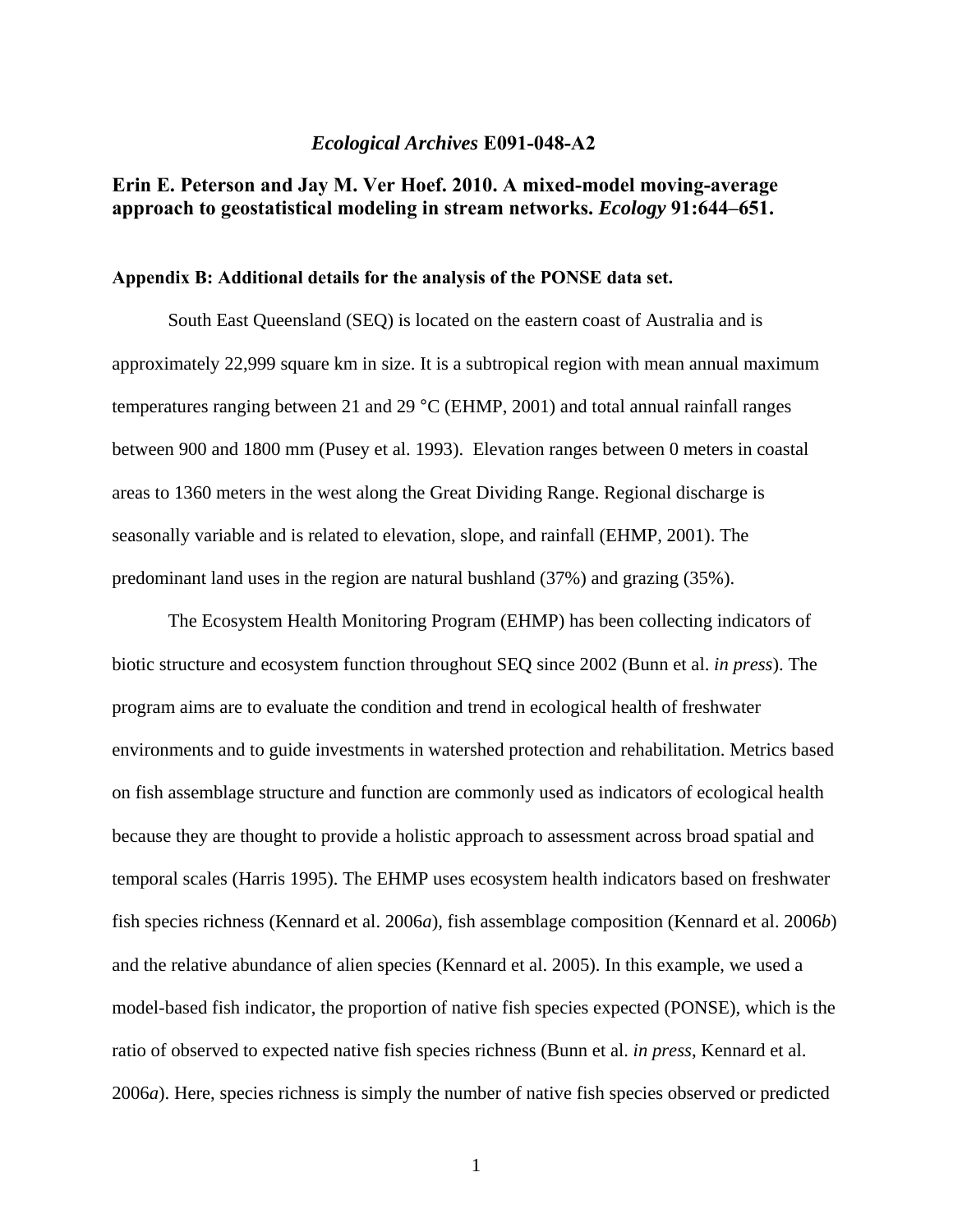at a location. Native species richness is a commonly used summary indicator of ecosystem health that may reflect a variety of disturbances functioning at a range of spatial and temporal scales. Environmental degradation is expected to alter naturally diverse fish communities to simple assemblages dominated by only a few tolerant species. Therefore, species richness is expected to decline with increasing environmental stress. For example, Kennard and others (2006*a*) showed that native species richness was lower than expected at test sites in SEQ affected by intensive watershed land use (clearing, grazing, cropping and urbanization), degraded water quality (high diel temperature range, low pH, high conductivity, high turbidity) and riparian and aquatic habitat degradation.

The observed species richness values used to calculate the PONSE scores were based on fish assemblage data collected at 86 survey sites during the spring of 2005; hereafter referred to as the "observed sites". Fish assemblages were sampled using a combination of backpack electrofishing and seine-netting where possible (Kennard et al. 2006*c*). Electrofishing was conducted using a Smith-Root model 12B Backpack Electroshocker, while seine-netting was conducted using a 10m long (1.5m drop) pocket seine of 10mm (stretched) mesh. An attempt was made to intensively sample all habitat unit types (pool, riffle, and run) at each site (Kennard et al. 2006*c*). When only one habitat unit type was present, at least two units were fished. The average length of fished stream was 75m and data from the entire length were combined to obtain an observed species richness value.

The expected species richness values used to calculate each PONSE score were generated using a referential model and represent the number of native species that are expected to be present in a physically similar, but undisturbed stream (Kennard et al. 2006*a*). A regression tree was used to partition a large set of minimally-disturbed reference sites into homogenous groups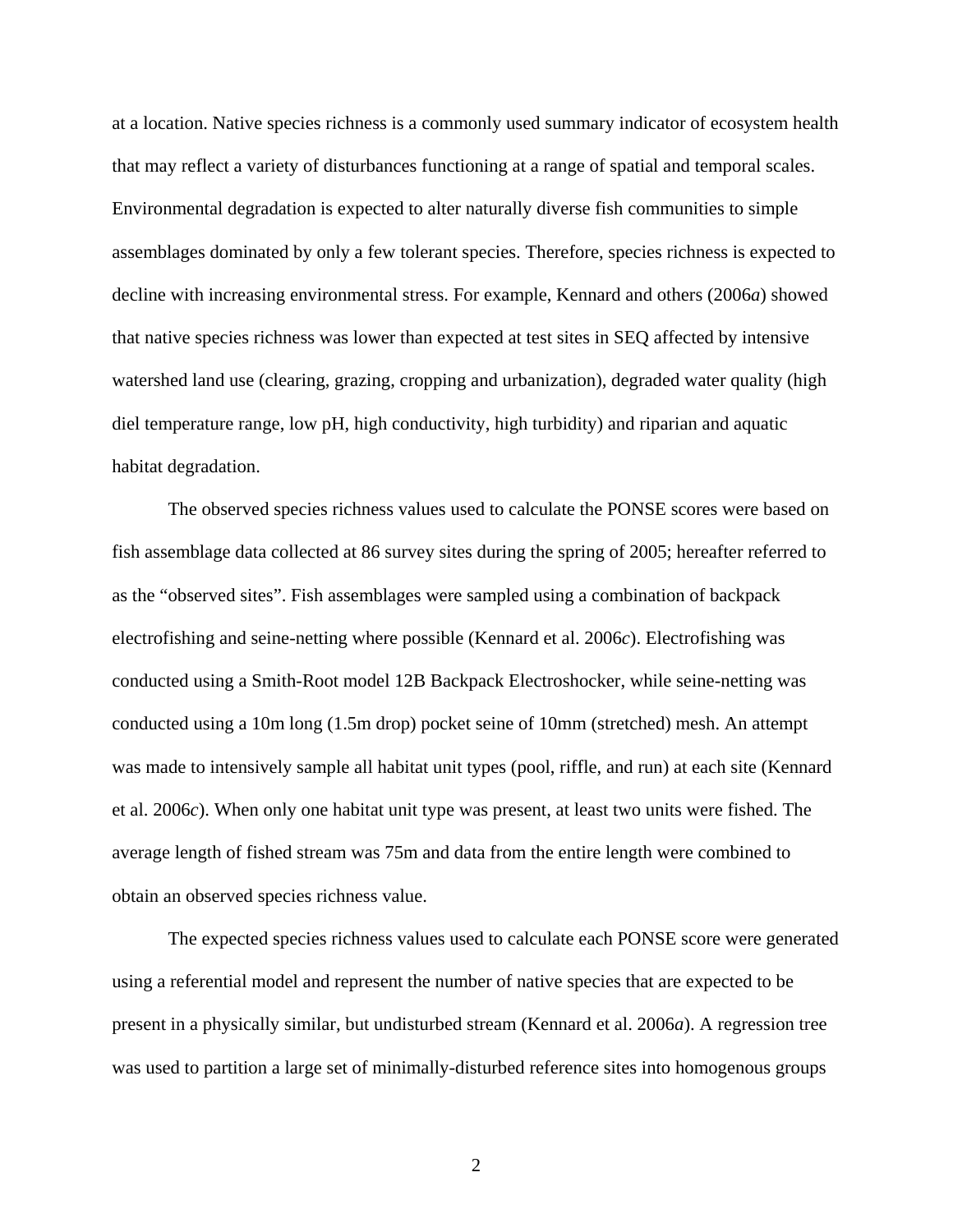based on environmental characteristics including elevation, distance to the stream outlet, distance from the stream source, and the mean wetted stream width (Kennard et al. 2006*a*). The mean species richness for each reference site group was then calculated. The 86 observed sites were assigned to reference site groups based on the same environmental characteristics mentioned previously. Finally, each observed site was assigned an expected species richness value, which was equal to the mean species richness for the reference site group. For additional details about the calculation of the expected species richness values, please see Kennard and others (2006*a*) and EHMP (2001).

We generated the spatial data necessary for geostatistical modeling in a geographic information system (GIS) using ArcGIS version 9.2 software (ESRI 2006). The Functional Linkage of Waterbasins and Streams (FLoWS) toolset (Theobald et al. 2006) was used to construct a landscape network, which is a spatial data structure designed to store topological relationships between nodes, directed edges, and polygons (Theobald et al. 2005). Here, we used the landscape network to represent stream segments (directed edges) and confluences (nodes). The location of additional features, such as survey sites, can also be associated with the data structure. We incorporated the 86 observed sites and 137 non-randomly selected "prediction sites" (where PONSE scores were not measured) into the landscape network. Scripts written in Python version 2.4.1 (Van Rossum and Drake 2003) were used to generate the hydrologic distances and spatial weights between all observed and prediction sites based on the topological relationships stored in the landscape network. The spatial weights were based on watershed area, which was used as a surrogate for discharge. This seemed like a viable alternative since mean annual discharge has been shown to be correlated with watershed area in other regions (Vogel et al. 1999).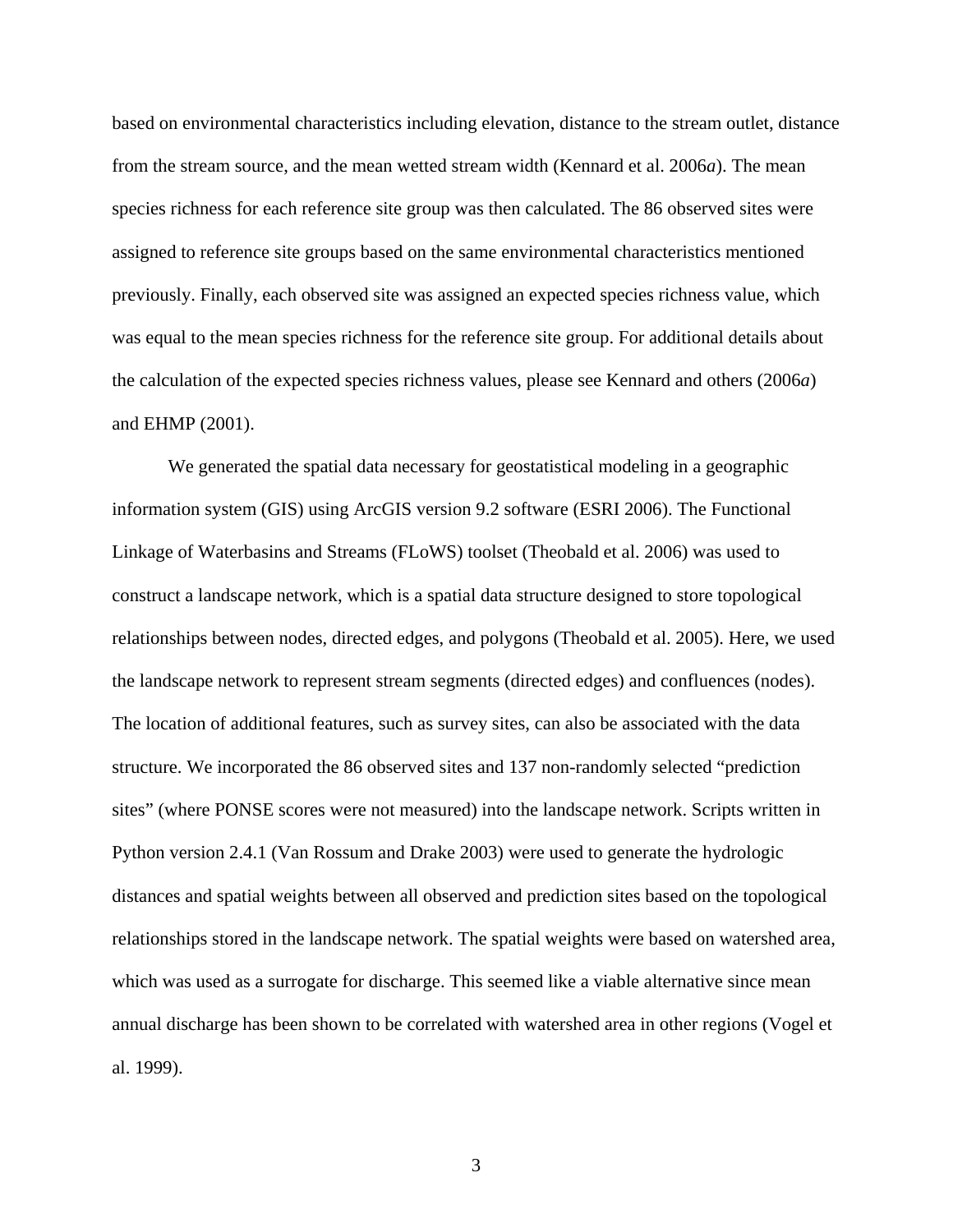Watershed-scale explanatory variables for each observed and prediction site were calculated using a combination of FLoWS tools (Theobald et al. 2006) and customized scripts written in Python version 2.4.1 (Van Rossum and Drake 2003). The streams data were provided by the Moreton Bay Waterways and Catchments Partnership (2005); here we considered a single GIS polyline feature as a stream segment. A digital elevation model (Queensland Natural Resources and Water 2000) and the Queensland Land Use Mapping Program data set (Bureau of Rural Sciences 2002) were used to generate seven watershed explanatory variables (Table B1). The EHMP classified streams based on elevation, mean annual rainfall, stream order, and stream gradient (EHMP 2001) to create four EHMP regions: Tannin-stained, Coastal, Lowland, and Upland, which we also included as a site-scale explanatory variable (Table B1). We checked the explanatory variables for collinearity using the variance inflation factor statistic (Helsel and Hirsch 1992), which indicated that it was unnecessary to remove explanatory variables. Note that all of the statistical analyses described here were performed in R version 2.6.1 (R Development Core Team 2008).

We used a two-step model selection procedure to compare models. First we fixed the covariance structure and focused on the explanatory variables. All of the mixed models were fit using the exponential tail-up (TU), linear-with-sill tail-down (TD), and Gaussian Euclidean (EUC) as component models (formulas for component models are given in Appendix A). The choice of autocovariance function for the tail-up and Euclidean components was somewhat arbitrary because only one type of spatial relationship is represented by each of the functions (flow-connected or Euclidean). Differences in the strength of spatial autocorrelation between locations when different autocovariance functions are fit to the data result from the shape of the autocovariance function and are likely to be minimal. In the case of the tail-down model the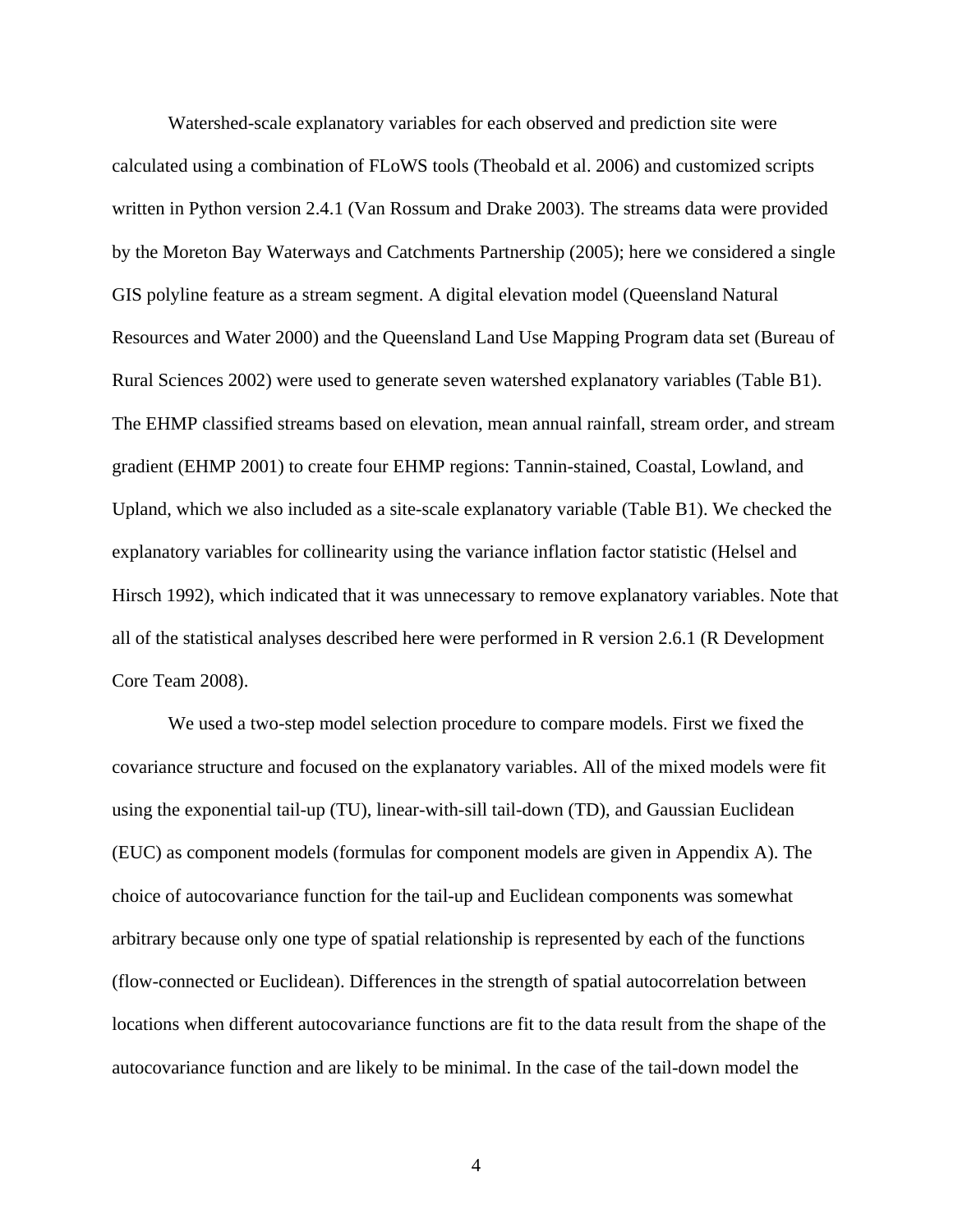difference in performance between autocovariance functions is attributed to both the shape of the function *and* the way in which flow-connected and flow-unconnected relationships are represented. More specifically, the relative strength of spatial autocorrelation for each relationship differs depending on the autocovariance function that is used. For example, consider a case where there are two pairs of locations. One pair is flow-unconnected and the other is flowconnected and the distance between pairs is equal (*a+b=h*). If the tail-down exponential model is fit to the data the strength of spatial autocorrelation between the two pairs is equal. However, if the linear-with-sill function is fit to the data the strength of spatial autocorrelation between the flow-unconnected pair may be up to 1.5 times that of the flow-connected pair. We chose the linear-with-sill tail-down autocovariance function because we wanted to model maximum autocorrelation among flow-unconnected sites relative to flow-connected sites. All tail-up models have zero autocorrelation among flow-unconnected sites, so any function allows us to model minimum autocorrelation among flow-unconnected sites relative to flow-connected sites. The combination of linear-with-sill tail-down plus any tail-up model in a mixed model allows the most flexible modeling of autocorrelation. More details may be found in Ver Hoef and Peterson (*in press*).

We estimated all of the parameters in the first phase of model selection using maximum likelihood. Outliers can be overly influential when likelihoods are calculated (Martin 1980) and when the covariance function is fit to the data (Cressie 1993). Therefore, a backwards stepwise model selection strategy was implemented so that the model diagnostics could be examined for every model. Nevertheless, no outliers were identified or removed during the analysis. We selected explanatory variables based on the smallest Akaike Information Criterion (AIC) (Akaike 1974) for the fitted models to determine which had the most support in the data.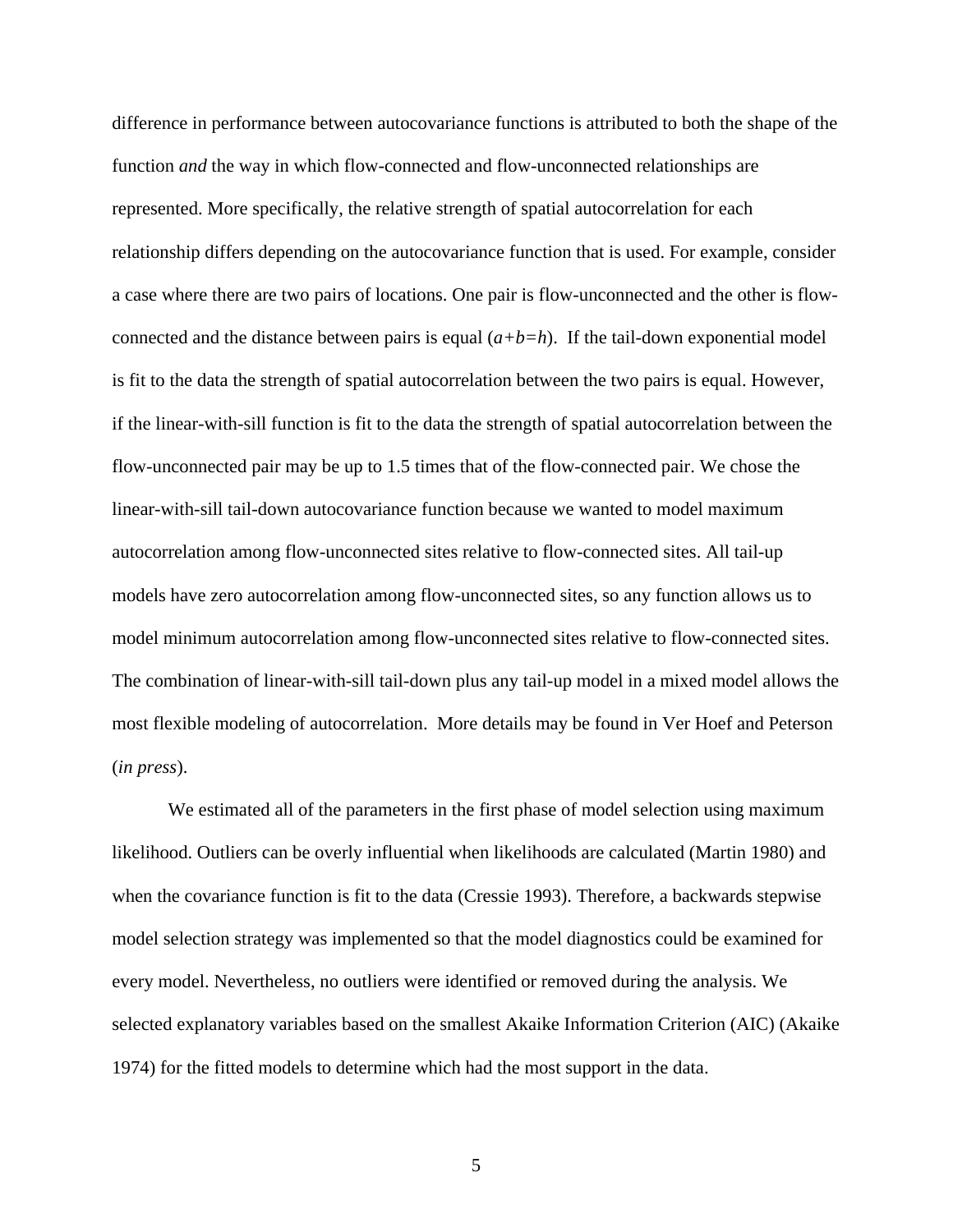During the second phase of model selection we focused on selecting the most appropriate covariance structure. We used the selected explanatory variable set as described above to compare every linear combination of TU, TD, and EUC covariance structure, where four different autocovariance functions were tested for each model type. For the TU and TD models, these included the spherical, exponential, mariah, and linear-with-sill functions (formulas are given in Appendix A). The EUC model included the spherical, exponential, Gaussian, and Cauchy functions (Chiles and Delfiner 1999). This resulted in a total of 124 models, each with a different covariance structure. In addition, we fit a classical linear model assuming independence to compare to models that use spatial autocorrelation. Maximum likelihood may produce biased estimates of the covariance parameters and so we used restricted maximum likelihood (REML) for parameter estimation (Cressie 1993). Note that REML was not used for parameter estimation in the first phase of model selection because a side effect of REML is that information criteria, such as AIC, can only be used if the explanatory variable set remains fixed (Verbeke and Molenberghs 2000). Once the fitted covariance matrix had been generated using REML, it was then used to estimate the fixed effects. This is referred to as "empirical" best linear unbiased estimation and is often used in software such as SAS (Littell et al. 1996).

Leave-one-out cross-validation predictions were generated at the observed sites for each of the 124 models using universal kriging (Cressie 1993) and then used to calculate the rootmean-squared-prediction error (RMSPE),

RMSPE = 
$$
\sqrt{\sum_{i=1}^{n} (\hat{z}_i - z_i)^2 / n}
$$
 (B.1)

where  $\hat{z}_i$  is the prediction of the *i*th datum after removing it from the observed data set. The RMSPE can be thought of as proportional to the prediction interval and its interpretation is fairly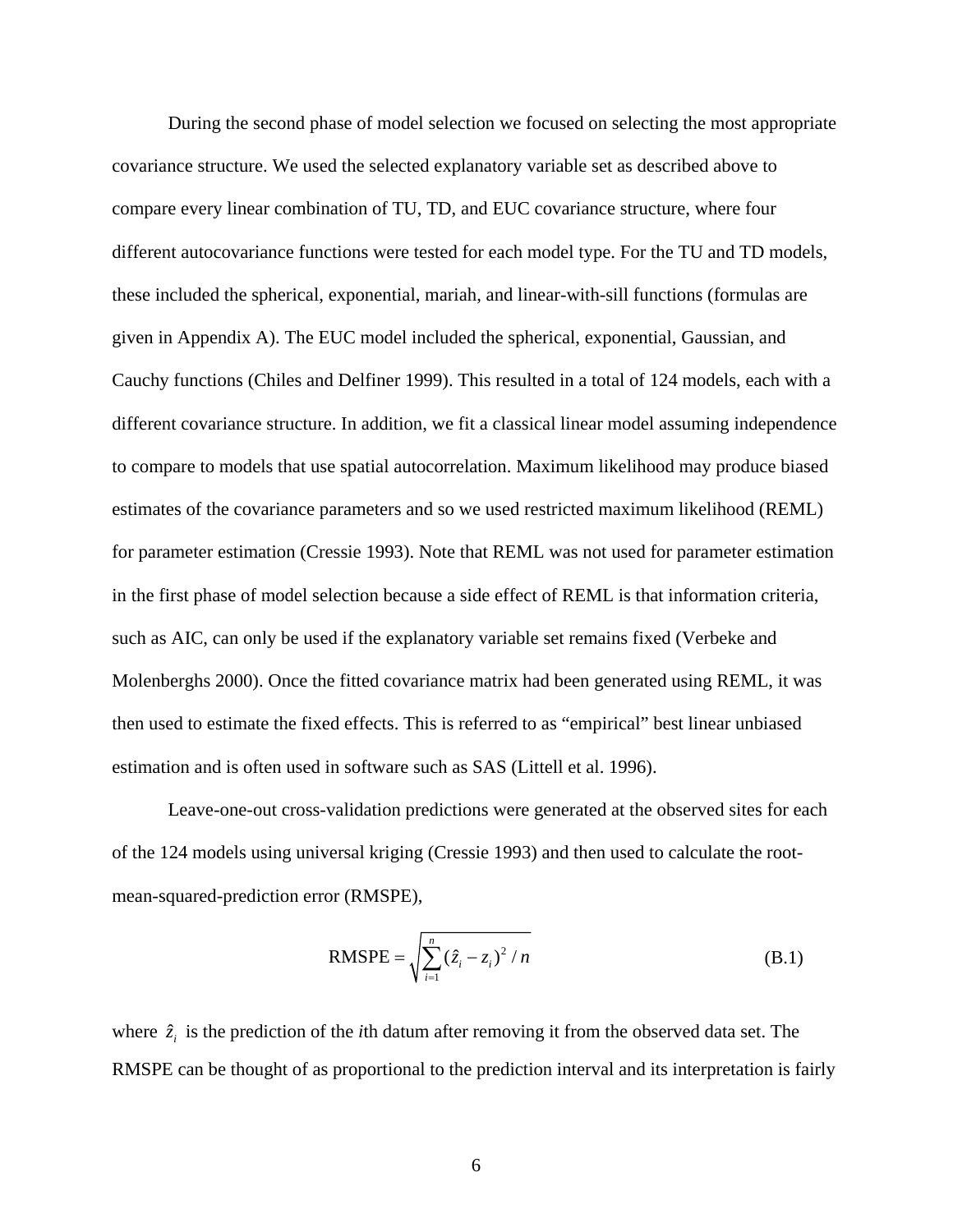straight-forward. For example, if the RMPSE for the best model is one third that of a competing model the gain in using the best model is 66%. The RMSPE was used to compare the models based on different covariance structures. Other model selection criteria, such as information theoretic measures (Burnham and Anderson 1998), could also have been used. The method that we chose met our purpose, which was to identify the covariance mixture that provided the best predictions and it is not our intention to debate the merits of various approaches here. Once the model with the smallest RMSPE was identified, universal kriging was used to make predictions at the 137 prediction sites.

 An empirical semivariogram of the model residuals, divided into flow-connected and flowunconnected relationships (Fig. B1), was generated using the classical estimator as given in Cressie (1993). We also used the covariance parameter estimates to calculate the percent of the variance explained by each of the covariance components (%VC)

$$
\%VC_{TU} = \frac{\sigma_{TU}^2}{\sigma_{TD}^2 + \sigma_{TU}^2 + \sigma_{NUG}^2} * 100,
$$
 (B.2)

where  $\sigma_{\tau U}^2$  and  $\sigma_{\tau D}^2$  are the partial sill parameters for the TU and TD models and  $\sigma_{NUG}^2$  is the nugget effect. Eq. B.2 demonstrates how to calculate the %VC for the TU model, which in this example is part of a two-component mixture model. However, the %VC can be calculated for any number of model components and the nugget effect. Since it is a percentage, the %VC for all of the components should always sum to 100.

 The lowest RMSPE value was produced by the exponential TU/linear-with-sill TD mixture model, which we will hereafter refer to as the final model. The fixed effects for the final model are provided in Table B2. Note that the parameter estimates in Table B2 were generated using REML during the second phase of model selection, but the specific fixed effects were chosen in the first phase of model selection. The final model only contained one explanatory variable, mean slope in the watershed, which was positively correlated with PONSE. This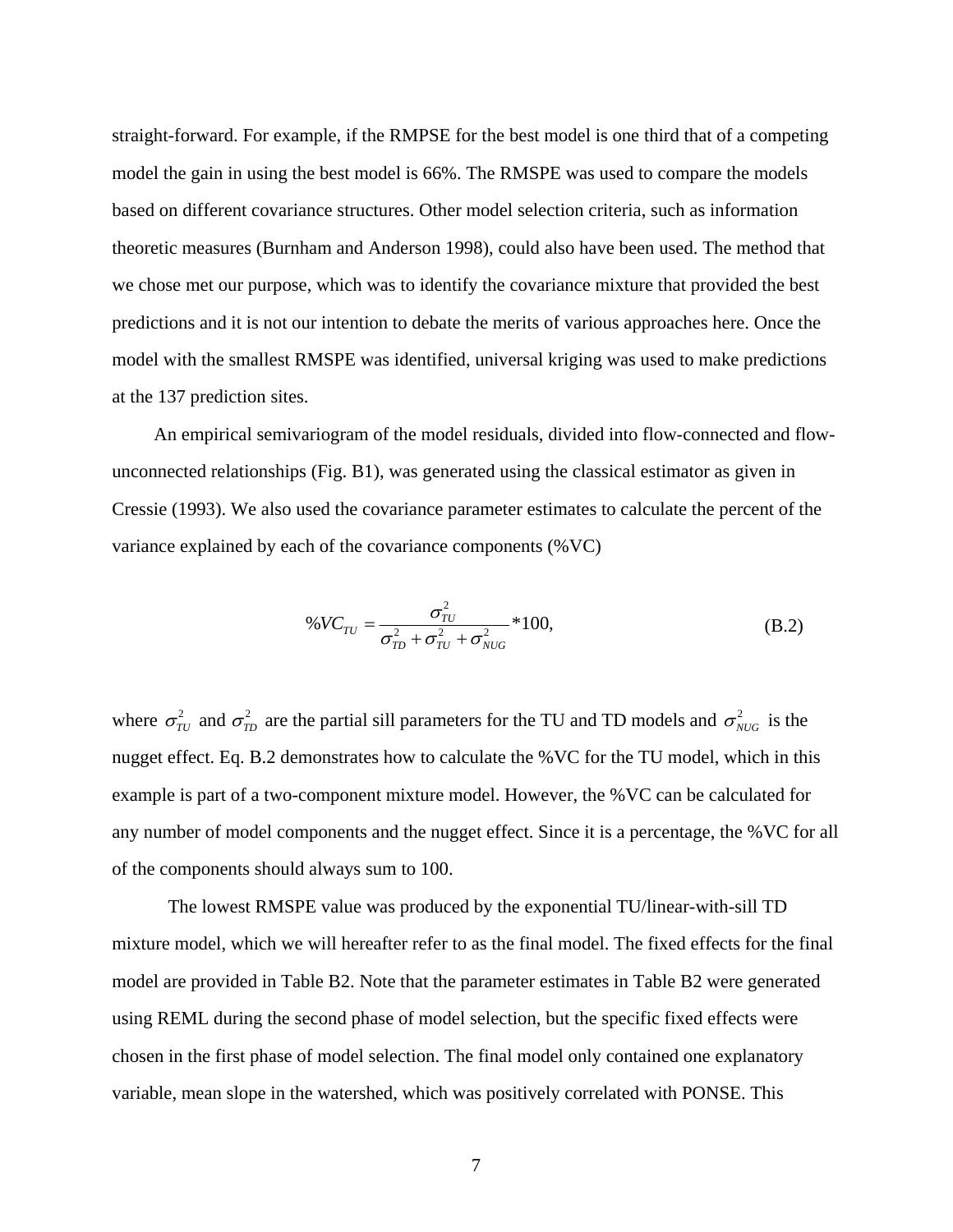statistical relationship may represent a physical relationship between PONSE and an anthropogenic disturbance gradient related to land use, water quality, channel or riparian condition, or in-stream habitat (Kennard et al. 2006*a*), rather than slope itself. For example, watersheds with steeper slopes might be expected to have less cleared or cropped land and, as a result higher PONSE scores. In addition, steep slopes are more likely to be found in headwater streams, which may be inaccessible to alien species if they are upstream of barriers to fish movement (Kennard et al. 2005). However, we did not have access to extensive information about anthropogenic disturbances at EHMP sites and were unable to specifically account for these effects in our model.

An empirical semivariogram of the final model residuals, divided into flow-unconnected and flow-connected relationships is shown in Fig. B1. The partial sill and range parameters for the TU component were 0.0162 and 1160.56 km, respectively. In contrast, the TD model had a larger partial sill (0.0464) and a smaller range parameter (110.67 km) than the TU model. The nugget effect was 0.0096. The TU range parameter was substantially larger than the largest flowconnected separation distance (262.19 km). The magnitude of the TU range parameter simply indicates that flow-connected sites are spatially correlated regardless of their location in the stream network. Covariance parameters are sometimes visually estimated from the semivariogram, but it would not be appropriate in this case since there is no weighting for the flow-connected locations. The weights affect the autocorrelation between sites and so there is no guarantee that sites close in space have a strong influence on one another if there is a confluence between them. Calculating the percent of the covariance explained by each of the components provides additional information about the covariance structure of the models. In the final model the TU, TD, and NUG components explained 22.43%, 64.32%, and 13.25% of the variance, respectively.

 Our results show that a model based on a mixture of covariances produced the most precise PONSE predictions (Fig. B2). Models based on a covariance mixture tended to produce smaller RMSPE values than models based on a single covariance type. When more than one covariance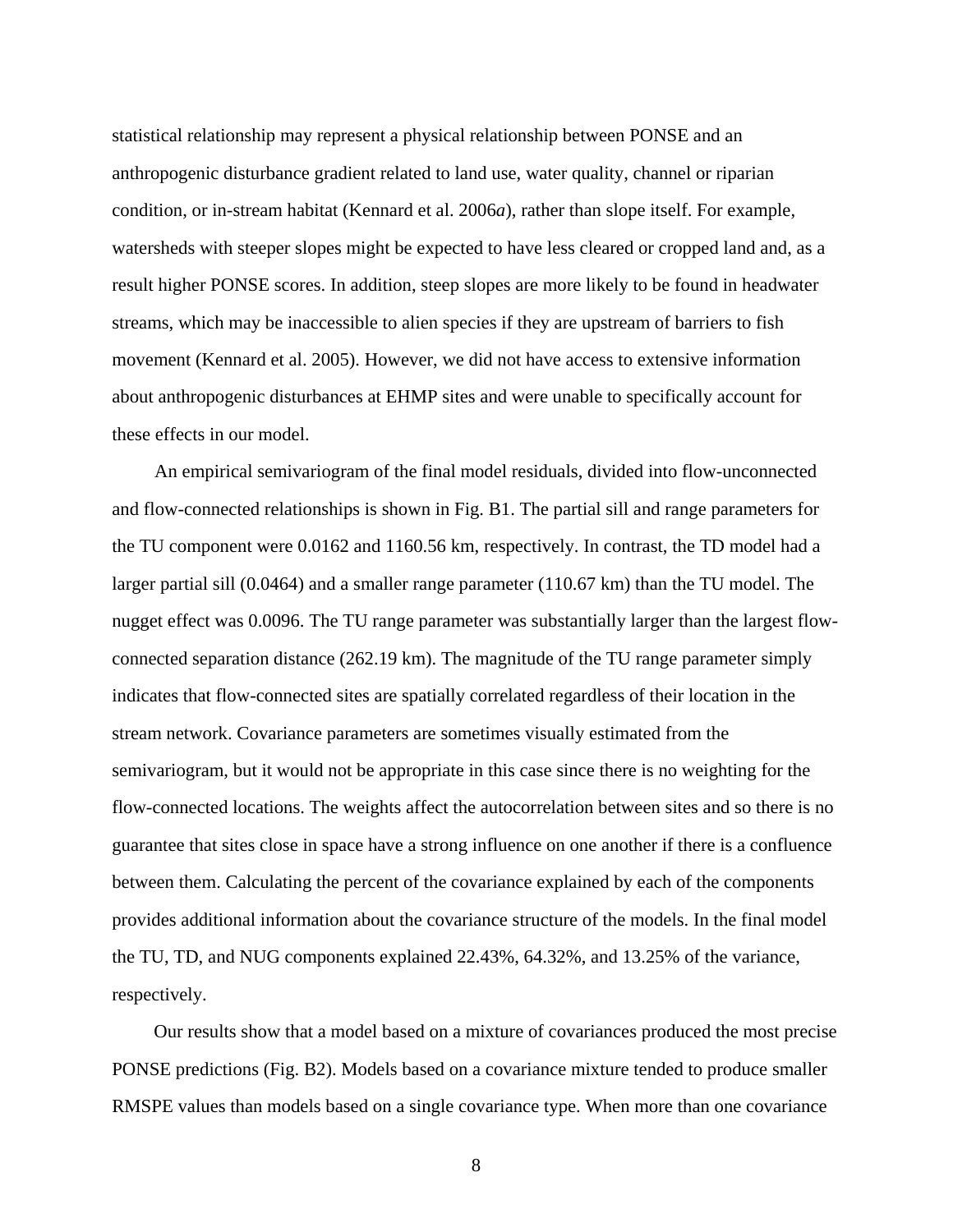type was incorporated, mixture models that included the TD model outperformed other mixture types. There appeared to be more within model type variation in the TD model compared to the TU and EUC model types (Fig. B2). As we discussed previously, this reflects differences in model fit related to both the shape of the autocovariance function and the way that spatial autocorrelation is represented between flow-connected and flow-unconnected pairs. All of the spatial models out performed the classical linear model, with the final model demonstrating an 18.86% gain based on the RMSPE.

 Given that the final model only demonstrated a 1.17% gain in predictive ability on the TD model, some might question the usefulness of using a mixture model. Nevertheless, it is unclear which covariance type or mixture will provide the best model fit in advance. A geostatistical methodology is used to model the spatial structure in the residual error and so the observable patterns may not reflect the pattern or scale that would be expected. For example, the unexplained variability in fish distribution may be related to a strongly influential explanatory variable, such as elevation, that was not proposed during model selection. In that case, Euclidean patterns of spatial autocorrelation in fish distribution (resulting from elevation) might be observed at broad spatial scales even though fish movement is generally restricted to the stream network and some species may not migrate large distances. This is a simple example of how environmental factors can produce patterns of spatial autocorrelation; in a freshwater environment, extremely complex process interactions occurring within and between the stream and the terrestrial environment would be expected. Therefore, we recommend using a full covariance mixture (TU/TD/EUC) rather than attempting to make an a priori assumption about the covariance structure of the data. Although the full covariance mixture was not the best model in this example, the loss in predictive ability was only 0.34% when it was used. These results demonstrate an important feature of the covariance mixture approach; namely, that it is flexible enough to represent the entire range of covariance structures (i.e., single EUC, TU, or TD or any combination of the three). This flexibility also makes the approach suitable for a wide variety of data sets collected within a stream network.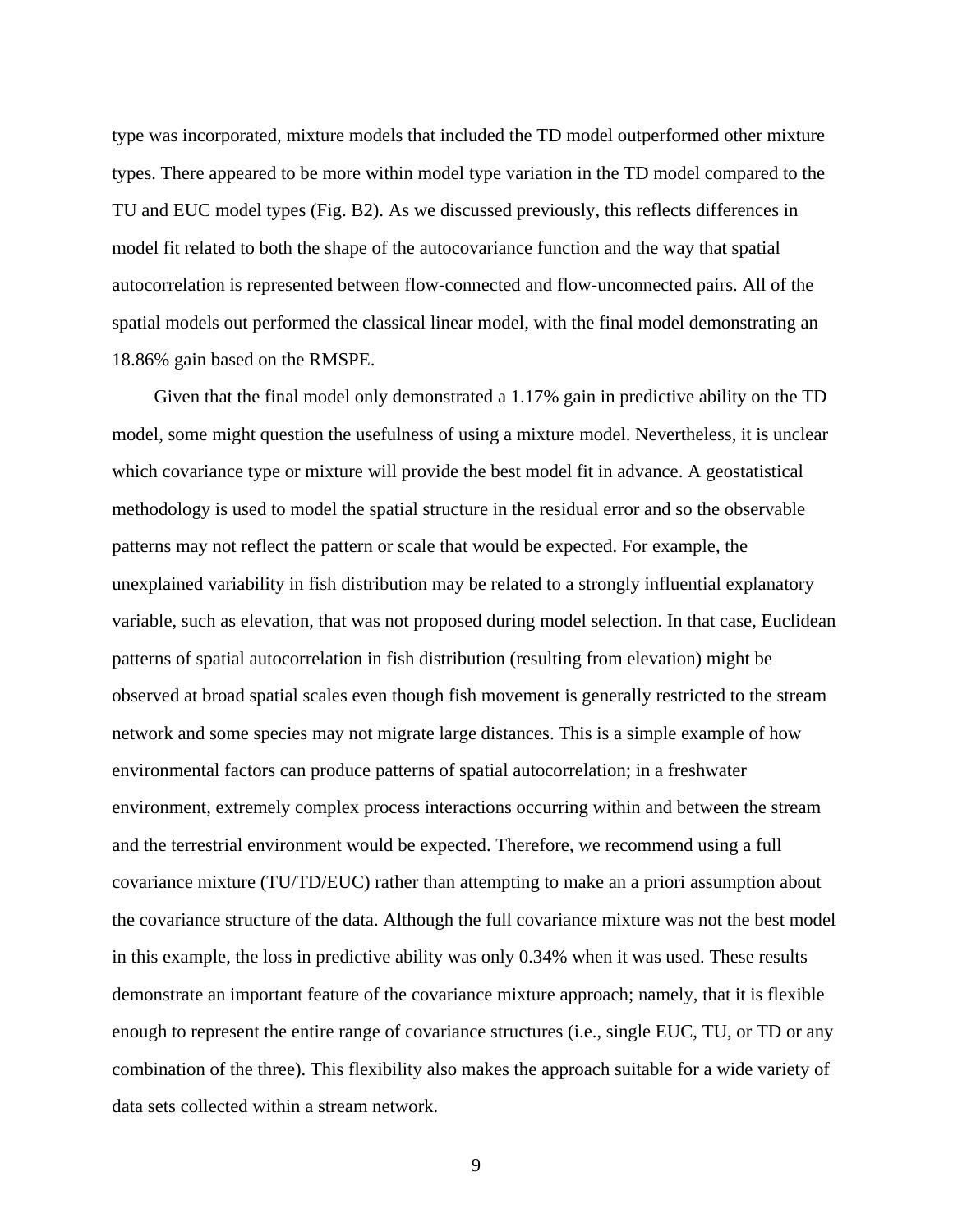## LITERATURE CITED

- Akaike, H. 1974. A new look at the statistical model identification. *IEEE Transactions on Automatic Control* 19 (6):716–722.
- BRS (Bureau of Rural Sciences). 2002. Land use Mapping at Catchment Scale: Principles, Procedures and Definitions, Edition 2. Bureau of Rural Sciences, Department of Agriculture, Fisheries and Forestry – Australia. Kingston, ACT, Australia. p 46.
- Bunn, S., E. Abal, M. Smith, S. Choy, C. Fellows, B. Harch, M. Kennard, and F. Sheldon. *In Press*. Integration of science and monitoring of river ecosystem health to guide investments in catchment protection and rehabilitation. Freshwater Biology.
- Burnham, K. P., and D. R. Anderson. 1998. Model selection and inference: a practical information-theoretic approach. Springer-Verlag, New York, New York, USA.
- Chiles, J., and P. Delfiner. 1999. Geostatistics: Modeling spatial uncertainty. John Wiley and Sons, New York, New York, USA.
- Cressie, N. 1993. Statistics for Spatial Data, Revised Edition. Page 900 p. John Wiley and Sons, New York, New York, USA.
- EHMP (Ecosystem Health Monitoring Program). 2001. Design and Implementation of Baseline Monitoring (DIBM3): Developing an ecosystem health monitoring program for rivers and streams in southeast Queensland, Report to the Southeast Queensland Regional Water Quality Management Strategy. Brisbane, Australia.
- ESRI (Environmental Systems Research Institute). 2006. ArcGIS: Release 9.2 [software]. Redlands, California: Environmental Systems Research Institute.
- Harris, J. H. 1995. The use of fish in ecological assessments. Australian Journal of Ecology 20:65–80.
- Helsel, D. R., and R. M. Hirsch. 1992. Statistical Methods in Water Resources. Elsevier Science Publishing, New York, New York, USA.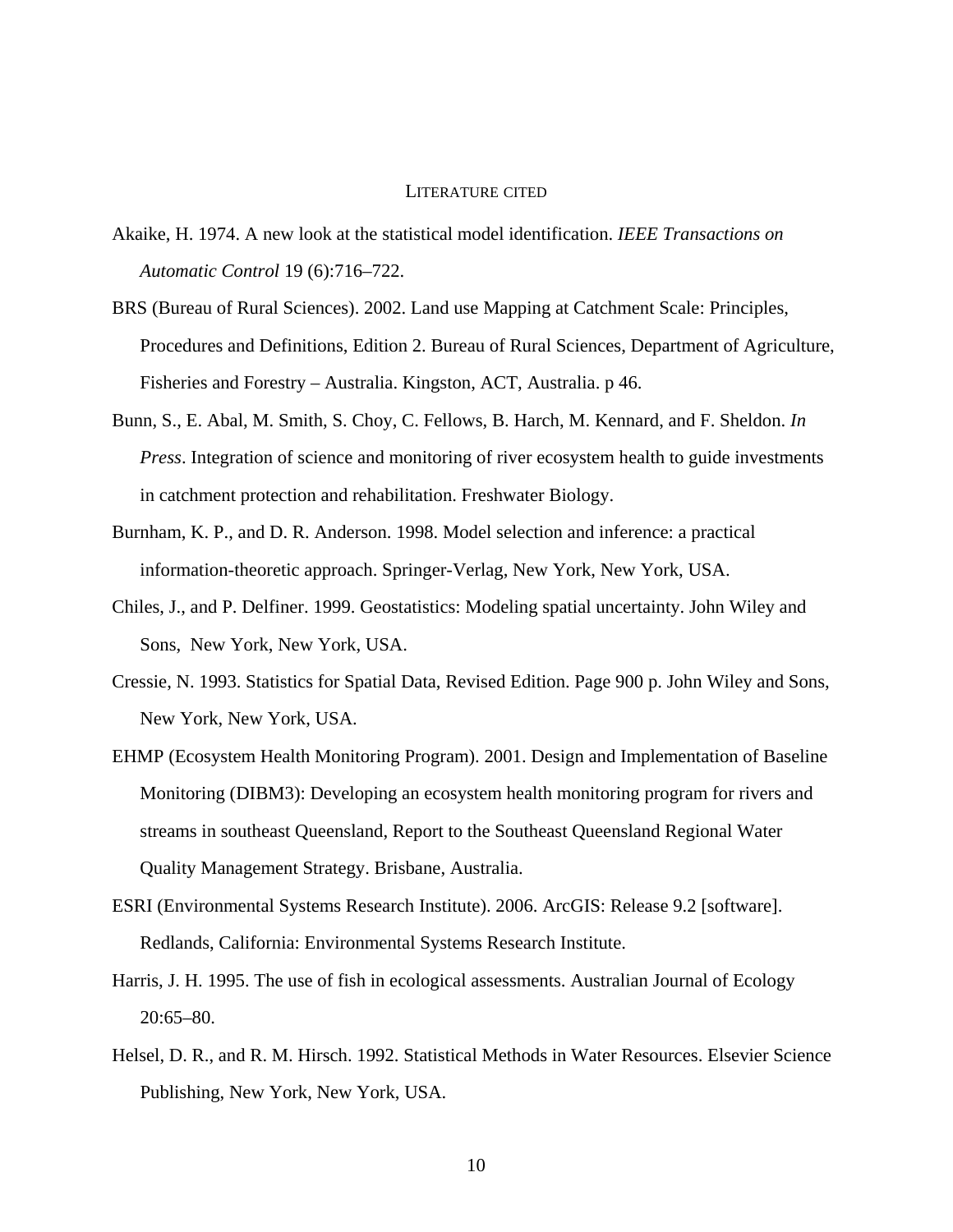- Kennard, M. J., A. H. Arthington, B. J. Pusey, and B. D. Harch. 2005. Are alien fish a reliable indicator of river health? Freshwater Biology 50:174–193.
- Kennard, M. J., B. D. Harch, B. J. Pusey, and A. H. Arthington. 2006*a*. Accurately defining the reference condition for summary biotic metrics: a comparison of four approaches. Hydrobiologia 572:151–170.
- Kennard, M. J., B. J. Pusey, A. H. Arthington, B. D. Harch, and S. J. Mackay. 2006*b*. Development and application of a predictive model for freshwater fish assemblage composition to evaluate river health in eastern Australia. Hydrobiologia 572:33–57.
- Kennard, M. J., B. J. Pusey, B. H. Harch, E. Dore, and A. H. Arthington. 2006*c*. Estimating local stream fish assemblage attributes: sampling effort and efficiency at two spatial scales. Marine and Freshwater Research 57:635–653.
- Littell, R. C., R. C. Milliken, W. W. Stroup, and R. Wolfinger. 1996. SAS System for Mixed Models, Cary, North Carolina: SAS publishing.
- Martin, R. D. 1980. Robust estimation of autoregressive models. Pages 228–254 *in* D. R. Brillinger and G. C. Tiao, editors. Directions in times series: Proceedings of the IMS special topics meeting on time series analysis. Institute of Mathematical Statistical, Haywood, California, USA.
- Moreton Bay Waterways and Catchments Partnership. 2005. South East Queensland Streams and Catchments Version 2. Moreton Bay Waterways and Catchments Partnership, Brisbane, QLD, Australia.
- Pusey, B. J., A. H. Arthington, and M. G. Read. 1993. Spatial and temporal variation in fish assemblage structure in the Mary River, South-Eastern Queensland – the influence of habitat structure. Environmental Biology of Fishes 37:355–380.
- QNRW (Queensland Natural Resources and Water). 2000. Southeast Queensland 25 meter Digital Elevation Model. Queensland Natural Resources and Water, Indooroopilly, QLD, Australia.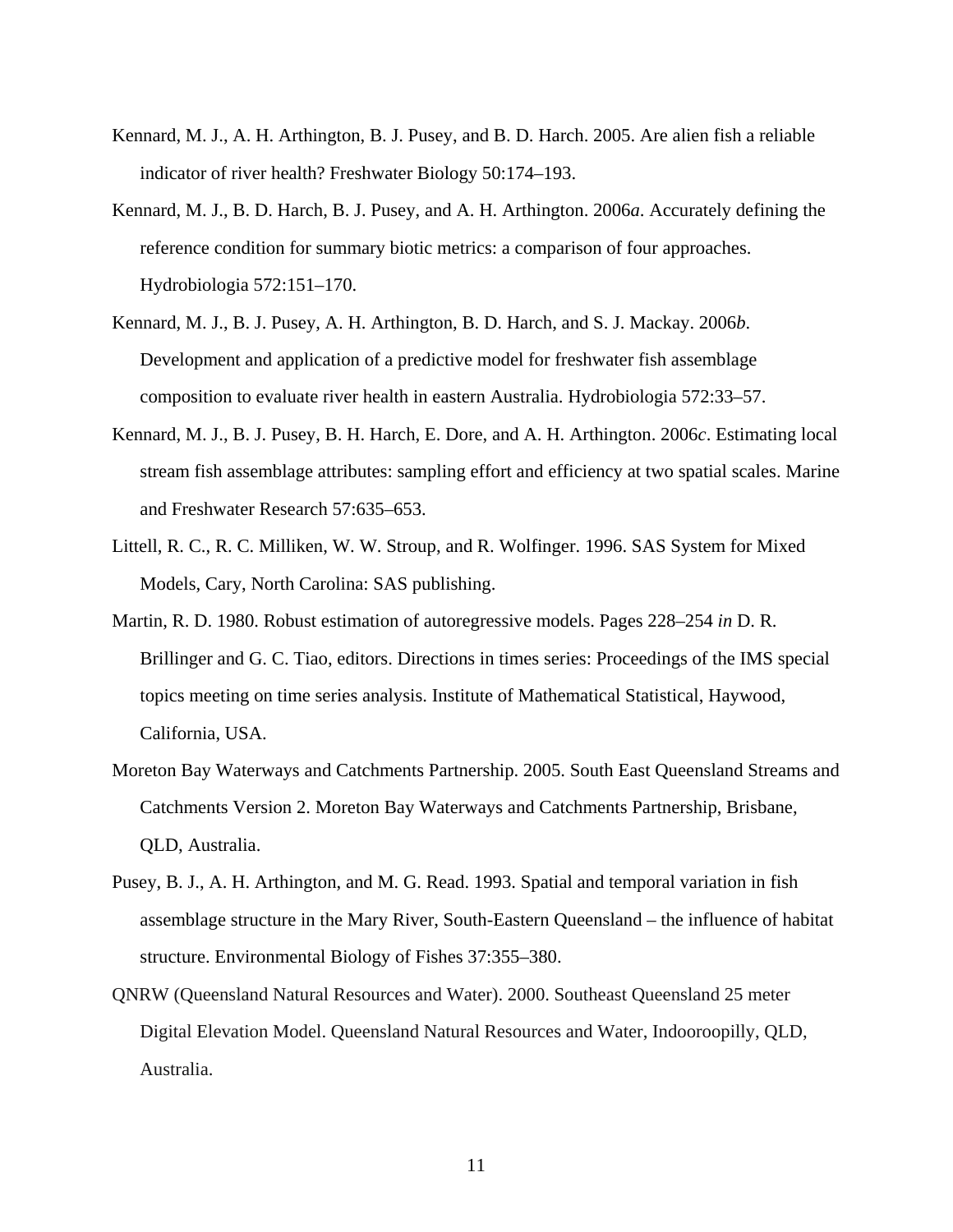- R Development Core Team (2008) R: A language and environment for statistical computing. R Foundation for Statistical Computing, Vienna, Austria. ISBN 3-900051-07-0, URL http://www.R-project.org.
- Theobald, D. M., J. Norman, E. Peterson, and S. Ferraz. 2005. Functional Linkage of Watersheds and Streams (FLoWs): Network-based ArcGIS tools to analyze freshwater ecosystems. ESRI User Conference 2005. Environmental Systems Research Institute, Inc., San Diego, California, USA.
- Theobald, D. M., J. B. Norman, E. E. Peterson, S. Ferraz, A. Wade, and M. R. Sherburne. 2006. Functional Linkage of Waterbasins and Streams (FLoWS) v1 User's Guide: ArcGIS tools for Network-based analysis of freshwater ecosystems. Natural Resource Ecology Lab, Colorado State University, Fort Collins, CO. Available at http://www. nrel.colostate.edu/projects/starmap/flows\_index.htm
- Van Rossum, G., and F. L. Drake, Jr. 2005. *The Python Language Reference Manual*. Network Theory, Ltd., Bristol, UK.
- Verbeke, G., and G. Molenberghs. 2000. Linear mixed models for longitudinal data. Springer, New York, New York, USA.
- Ver Hoef, J. M., and E. E. Peterson. *In press*. A moving average approach for spatial statistical models of stream networks. Journal of the American Statistical Association.
- Vogel, R.M., I. Wilson, and C. Daly. 1999. Regional Regression Models of Annual Streamflow for the United States. Journal of Irrigation and Drainage Engineering May/June:148–157.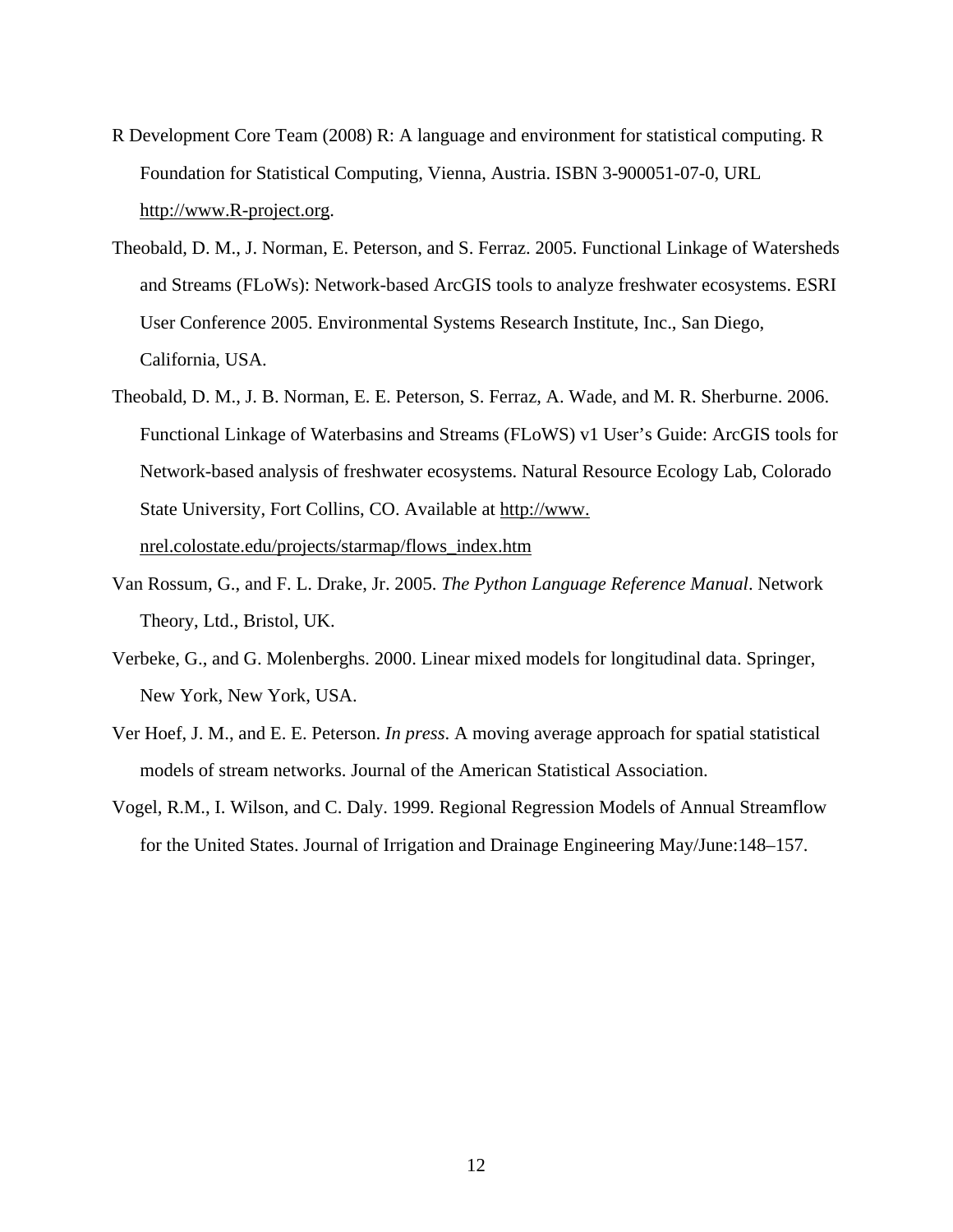TABLE B1. Watershed and site-scale explanatory variables considered in the model selection procedure.

| <b>Explanatory Variable</b> | <b>Scale</b> | <b>Units</b> | <b>Source</b>    |  |
|-----------------------------|--------------|--------------|------------------|--|
| Mean slope                  | Watershed    | $\%$         | <b>QNRW 2000</b> |  |
| % Conservation              | Watershed    | $\%$         | <b>BRS 2002</b>  |  |
| % Urban                     | Watershed    | $\%$         | <b>BRS 2002</b>  |  |
| % Mining                    | Watershed    | $\%$         | <b>BRS 2002</b>  |  |
| % Water                     | Watershed    | %            | <b>BRS 2002</b>  |  |
| % Timber production         | Watershed    | $\%$         | <b>BRS 2002</b>  |  |
| % Agriculture               | Watershed    | $\%$         | <b>BRS 2002</b>  |  |
| <b>EHMP</b> region          | Site         | NA           | <b>EHMP 2001</b> |  |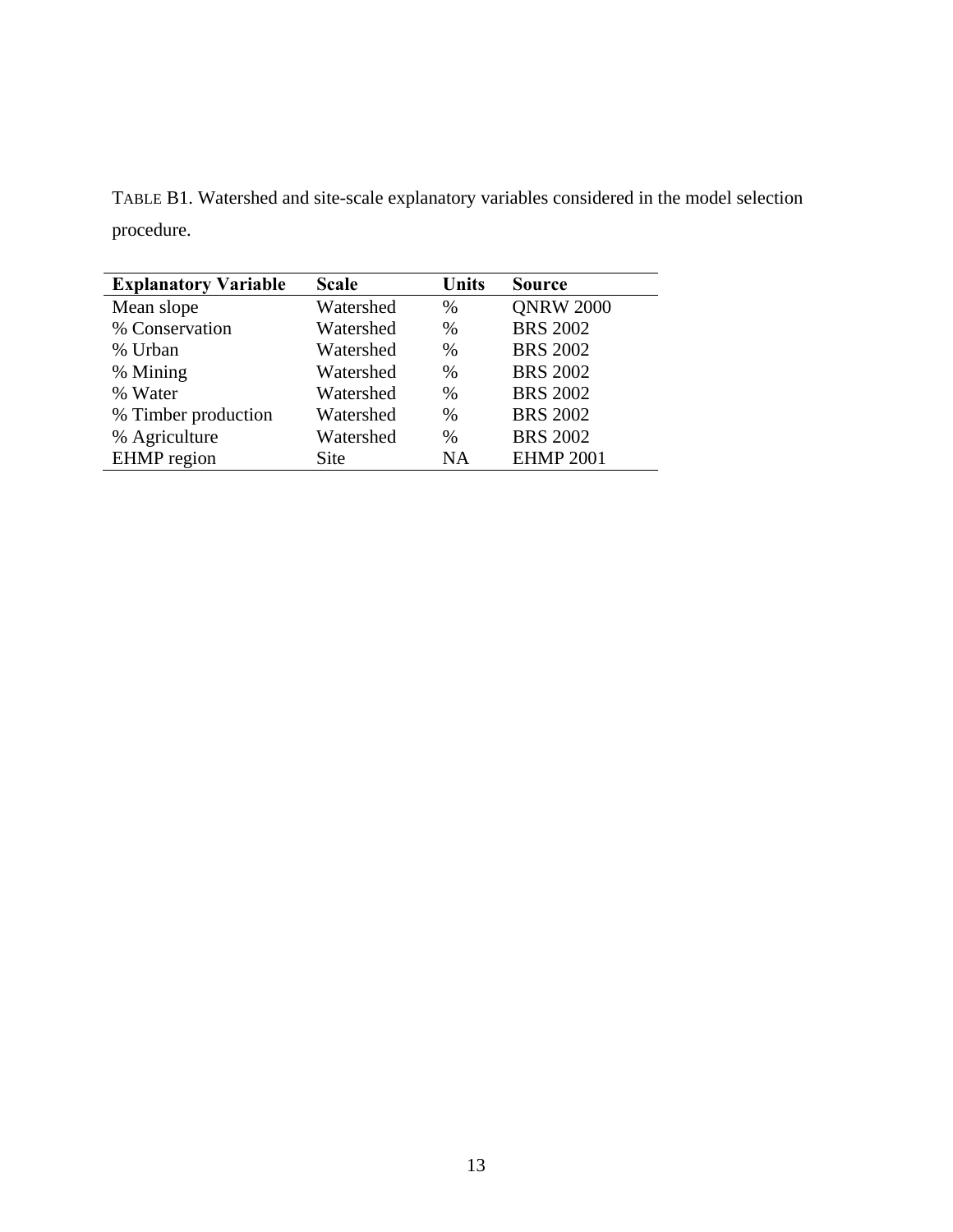TABLE B2. Fixed-effects estimates for the final mixture model (exponential TU/linear-with-sill TD). Parameters were estimated using restricted maximum likelihood (REML).

| <b>Effect Estimate</b> |        | Std.Error df t-value |     |        | p-value |
|------------------------|--------|----------------------|-----|--------|---------|
| Intercept              | 0.6669 | 0.0792               | 84. | 8.4209 |         |
| Mean slope             | 0.0094 | 0.0061               | 84  | 1.5391 | 0.1275  |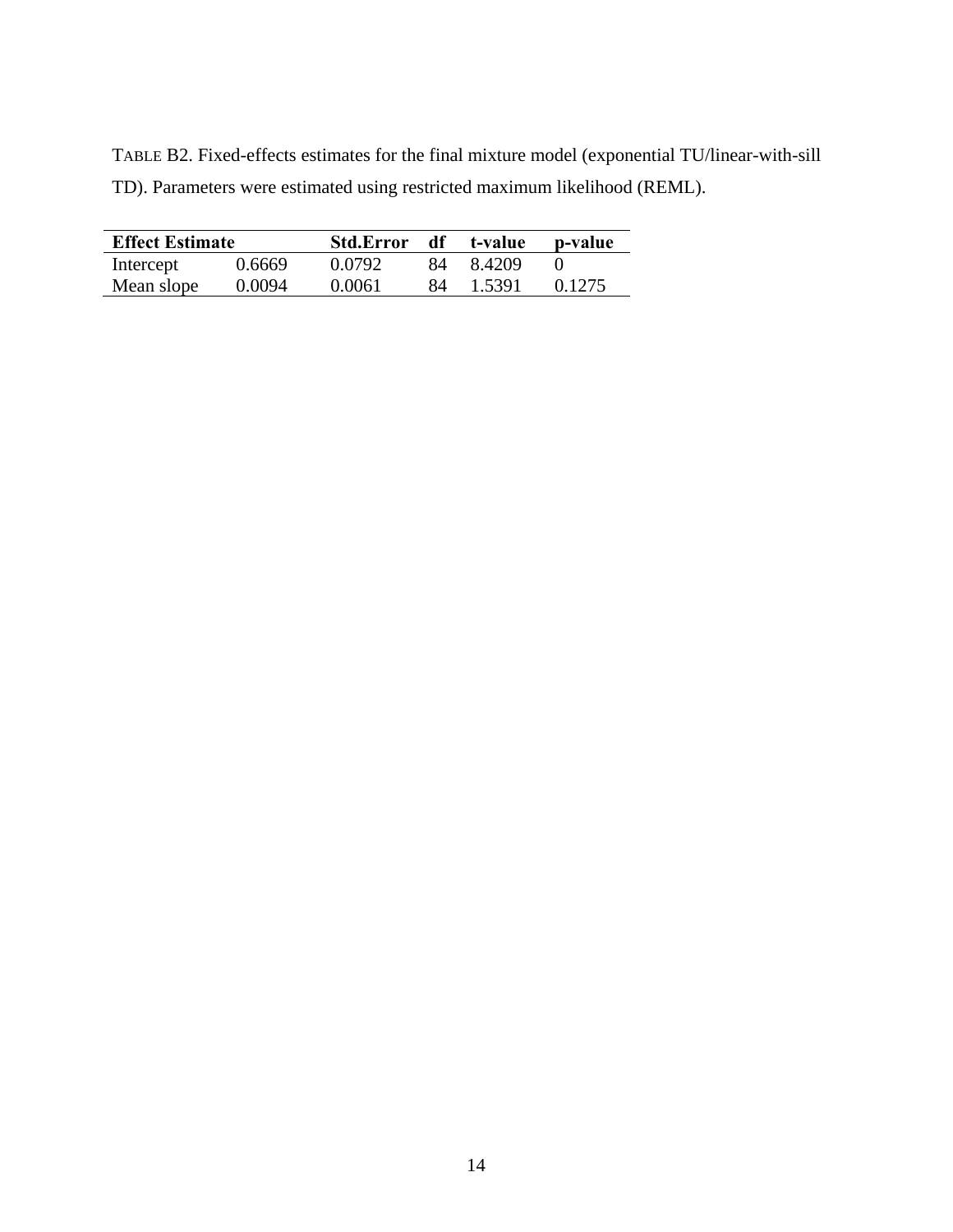

FIG. B1. Semivariogram of the final proportion of native species expected (PONSE) model (exponential TU/linear-with-sill TD) residuals, which includes the hydrologic distance (km) between pairs of sites based on flow-connected (black circles) and flow-unconnected (white circles) relationships. Only lags with > 10 pairs are shown and the size of the circles is proportional to the number of data pairs that are averaged for each value.